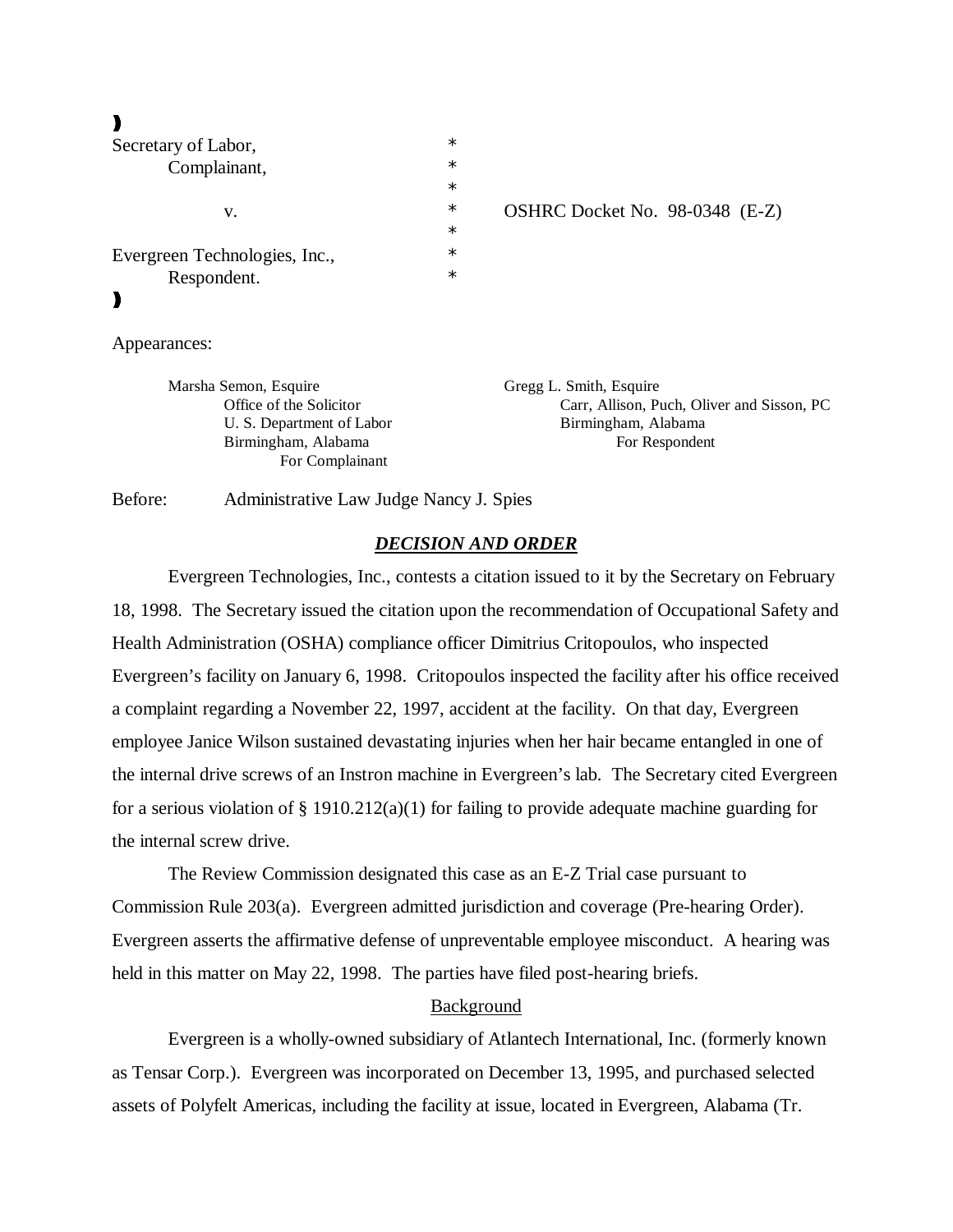187). Janice Wilson had worked in the lab for Polyfelt for six to eight years, and had remained at the facility when Evergreen became the owner (Tr.35). She had been a lab technician for Evergreen almost two years at the time of her accident (Tr. 7).

Evergreen manufactures a geotech product used in landfills and for other filtration, separation, or drainage purposes. One of the products Evergreen manufactures is orange net barricade fencing of the kind that is often seen around construction sites (Tr. 8). Evergreen manufactures this material in the production area of its facility. Evergreen tests samples of each batch of the material for quality control in its lab. The lab contains several machines known as Instron machines used to conduct various tests to determine the strength of the material (Tr. 10- 11). One Instron machine, larger than the others, is referred to as "the big Instron" (Exh. C-5, p.12).

The lab operates twenty-four hours a day. The lab technicians work twelve-hour rotating shifts, from 6:15 to 6:30 (a pre-shift safety meeting is held in the first fifteen minutes). The lab technicians work two days on and are then off two days. There are a total of four shifts. The Instron machines are manned by four different lab technicians during any given work week (Exh. C-5, p. 10; Tr. 9, 163).

Janice Wilson was operating the big Instron machine during her shift on November 22, 1997. The big Instron machine consists of two vertical supports that sit on a table-like structure with a 3-foot long crosshead running between them. Attached to the underside of the crosshead is a load cell transducer. Extending down from the load cell transducer and up from the table are a pair of clamps, in which the material is inserted. The clamps are each approximately 10-inches wide. The horizontal distance between the clamps and either support is approximately 12 inches. When the machine is running, the crosshead raises and lowers the top clamp, stretching the material. The two supports house internal drive screws, approximately 3 inches in diameter, which turn to propel the crosshead up and down. The screws are guarded with four black accordion plastic guards. There are two guards on each support, one below the crosshead and one above the crosshead. The guard below the crosshead on the left support is the guard at issue in this case (Exhs. C-1, C-2, C-3; Tr. 15-18, 27-32, 73-74, 179, 183-185).

The guards below the crosshead are each held in place by means of two screws at their tops which attach to the crosshead (Tr. 166). Occasionally the guards would tear at one of the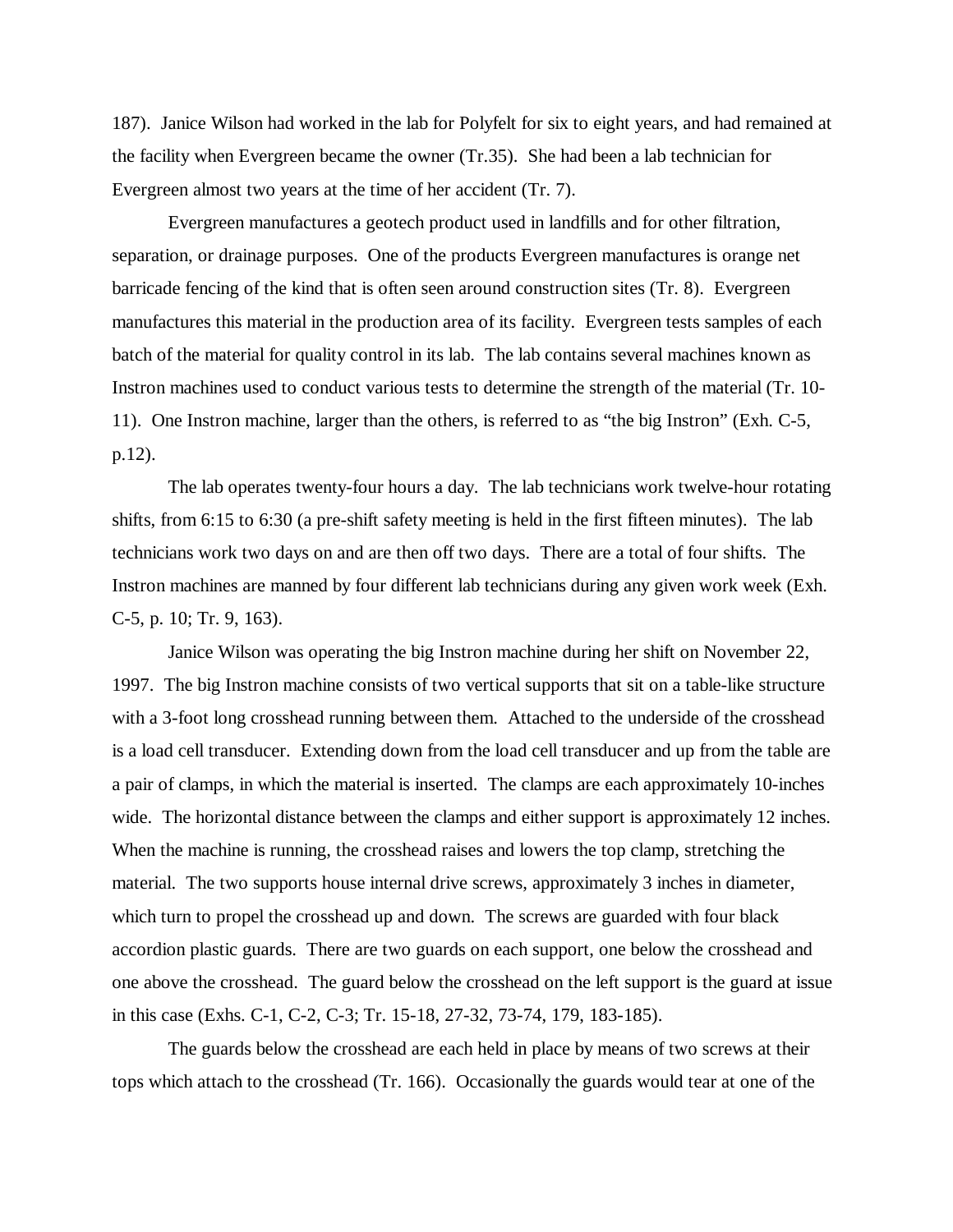folds and slip down, exposing a portion of the drive screw beneath the crosshead (Exh. C-4, pp. 15, 20; Tr. 36, 165). In order to repair the guard, one of the maintenance crew would cut the guard at one of the folds, punch two holes in the top fold, and re-attach the guard with the two screws in the crosshead. This repair would take 5 to 10 minutes to complete (Exh. C-5, p. 16; Tr. 68, 165-166). For at least three weeks before the accident, the guard below the crosshead on the left support was detached from the crosshead, exposing a portion of the drive screw below the crosshead. Wilson and trainee Donna Kyser noticed that the guard had become detached. They did not notify maintenance of the need for repair (Exh. C-4, p.15, 20-21; Tr. 37, 68-69).

During a typical shift, Wilson would test four sets of samples of "rical" material and two sets of "traptear." Each set of rical contains twelve individual samples of the material. Each set of traptear contains twenty-four samples. Wilson would thus test ninety-six individual product samples during a typical twelve-hour shift (Tr. 12, 25-26, 33). Wilson would first set the gauge length by moving the top clamp down until it touched the bottom clamp. She would set her gauge limit and secure the sample in the clamps of the machine. Wilson would enter information regarding the test into a computer that was sitting on a table located at a right angle to the right of the Instron machine. When she was ready to begin the test, Wilson would hit the "Enter" key on the computer's keyboard. Wilson performed these tests while sitting in a rolling chair (Tr. 19-21). Lab technicians were free to get up and walk around while the tests were being conducted (Tr. 34).

Some lab technicians placed the product samples to be tested on the front of the Instron machine's table top. They could also place the samples on the side of the table top, between the bottom clamp and either support. It was not uncommon for samples to fall behind the Instron machine. The lab technicians would generally walk around the machine to pick up the samples when this happened (Exh. C-4, pp. 29-30, 39; Tr. 48).

On the day of the accident, Wilson had begun testing the first S-shaped sample. While removing samples from an apron pouch, Wilson dropped one of the samples behind the Instron machine. Normally Wilson would have retrieved the sample herself by walking around the Instron machine to pick it up, but another employee, Yenda Williams, came into the lab at that time to use the telephone. Wilson asked Williams if she would pick up the sample for her. Wilson stated that Williams "didn't seem to understand exactly what I was talking about or whatever, and that's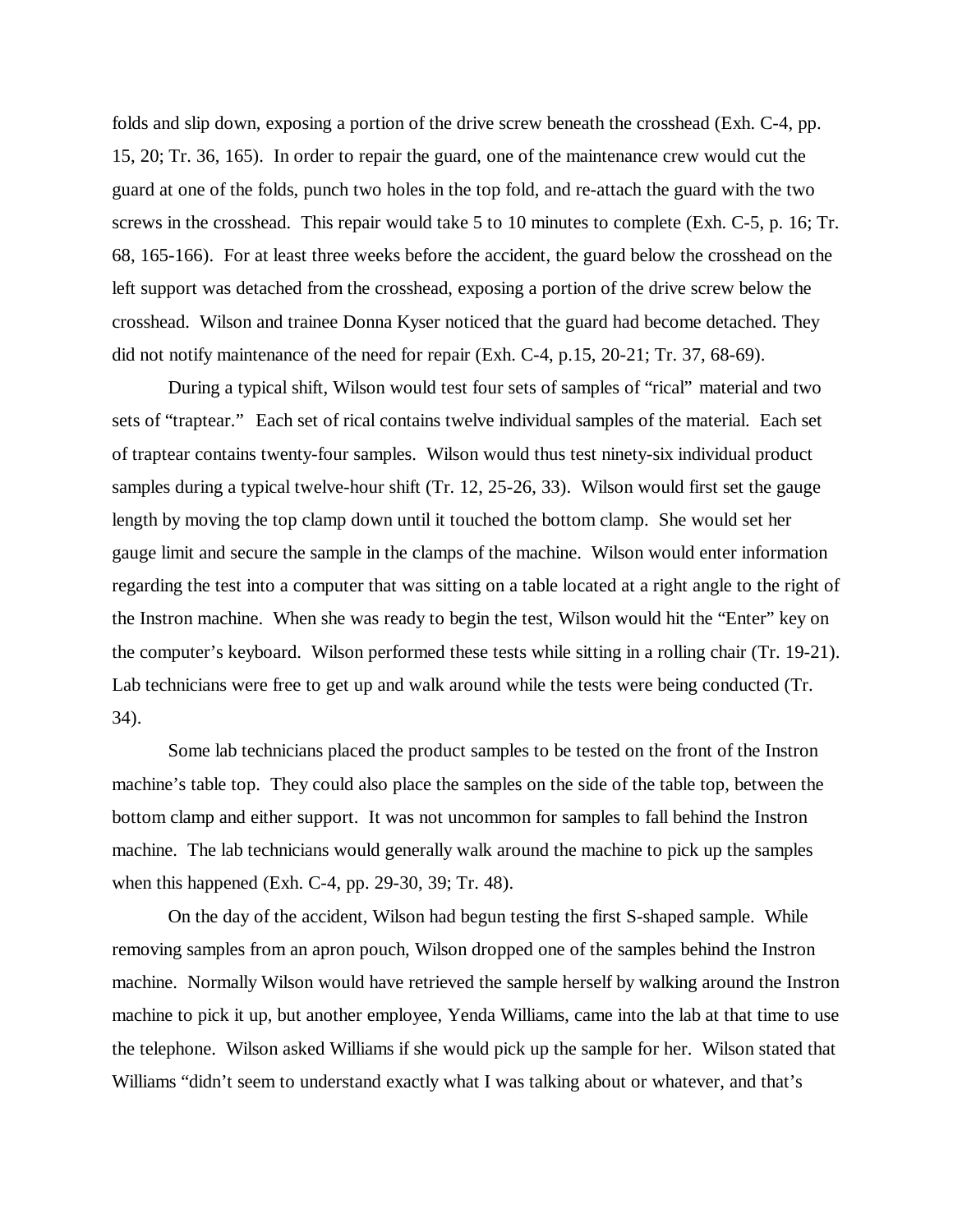when I leaned between the [clamp] and the side of the machine to point more specifically where it had fallen to" (Tr. 44, 72).

Wilson had long hair, at least two feet long, which she wore pulled back in a ponytail (Tr. 44, 46). Approximately three weeks before Wilson's accident, Evergreen's safety director Greg Fussell had seen Wilson in the production area with her hair down in a ponytail. He had told Wilson that she needed to put her hair up. Wilson tucked her hair inside her shirt for the rest of that day. She resumed wearing her hair down in her habitual ponytail the next day (Exh. C-4, pp. 33-34, 47; Tr. 70, 213-214). On November 22, when she leaned over the table of the machine, Wilson's head went between the left support and the clamps and her ponytail became entangled in the drive screw on the left side. The machine was operating at the time, with the crosshead rising. Williams told Wilson that her hair was caught. Wilson told Williams to go get help. By the time Williams returned with help, Wilson's scalp and one ear had been torn from her head. One of her thumbs was amputated as she tried to free her hair from the drive screw (Tr. 45, 91).

### Alleged Serious Violation of § 1910.212(a)(1)

The Secretary alleges that Evergreen committed a serious violation of  $\S$  1910.212(a)(1), a general standard, which provides:

> One or more methods of machine guarding shall be provided to protect the operator and other employees in the machine area from hazards such as those created by point of operation, ingoing nip points, rotating parts, flying chips and sparks. Examples of guarding methods are--barrier guards, two-hand tripping devices, electronic safety devices, etc.

The citation specifies that it is the internal screw on the Instron machine that required guarding: "Testing Laboratory: The accordion type guard on the Instron machine Model 4206 and Serial Number 502 had fallen off thus exposing the internal drive screw."

The Secretary has the burden of proving her case by a preponderance of the evidence.

In order to establish a violation of an occupational safety or health standard, the Secretary has the burden of proving: (a) the applicability of the cited standard, (b) the employer's noncompliance with the standard's terms, (c) employee access to the violative conditions, and (d) the employer's actual or constructive knowledge of the violation (*i.e.,* the employer either knew or, with the exercise of reasonable diligence could have known, of the violative conditions).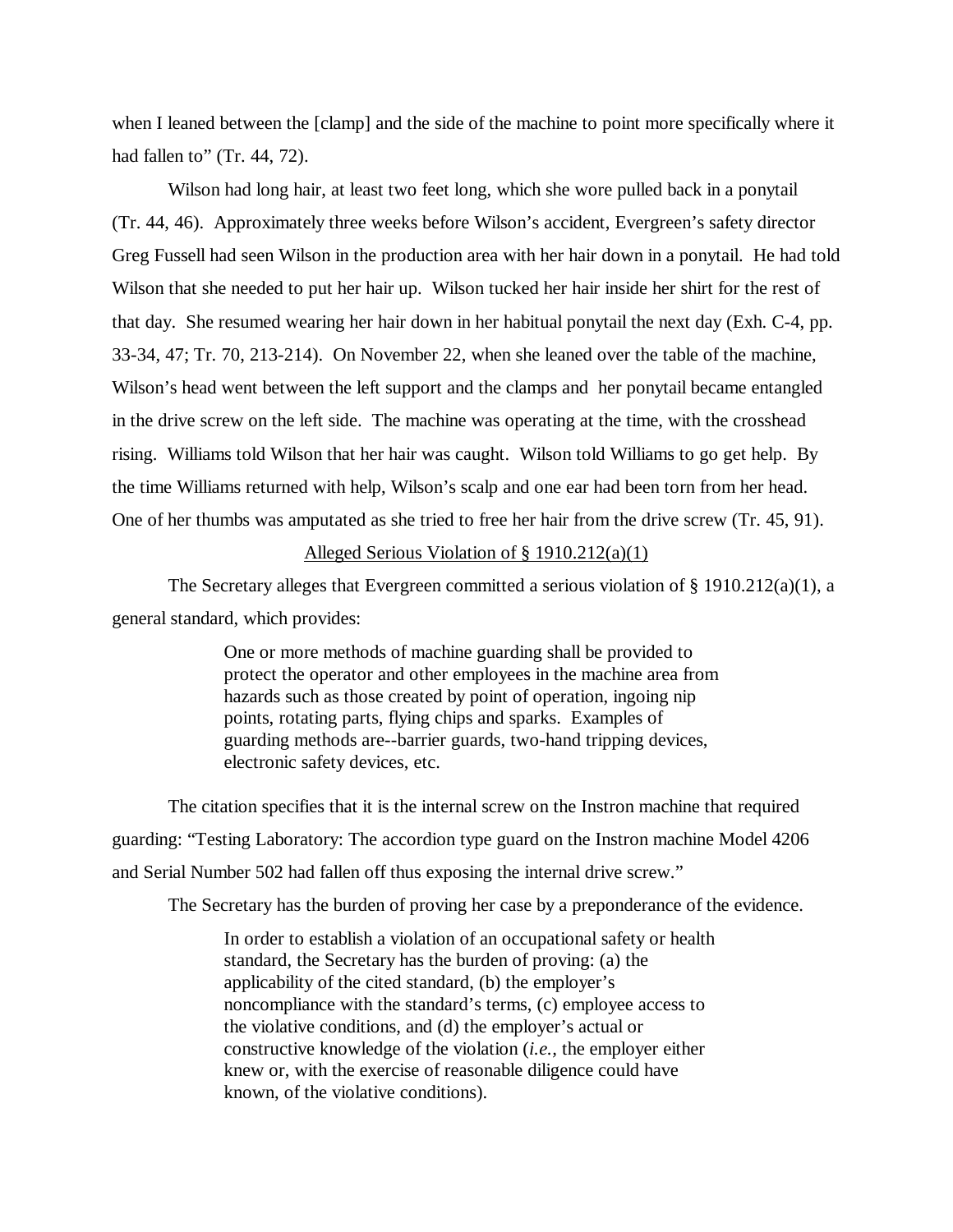*Atlantic Battery Co.,* 16 BNA OSHC 2131, 2138 (No. 90-1747, 1994).

Evergreen concedes that  $\S 1910.212(a)(1)$ , which is found in Subpart O (Machinery and Machine Guarding), applies to its Instron machine. Evergreen does not dispute that, with the guard detached and the internal screw exposed, the Instron machine was in noncompliance with § 1910.212(a)(1). Evergreen argues, however, that it had neither actual nor constructive knowledge of the guard's detachment, and that there was no foreseeable employee access to the exposed internal screw. Evergreen also asserts that any violation of the standard was the result of unpreventable employee misconduct on the part of Wilson.

## Employer knowledge

The Secretary asserts that Evergreen had actual knowledge that the bottom guard on the left support had become detached from the crosshead. The Secretary contends that one of Evergreen's supervisors, Margaret Bradford, knew of the detached guard and that, as a supervisor, her knowledge is imputed to Evergreen. Bradford is Evergreen's quality assurance (QA) lab coordinator.

Whether Bradford held a supervisory position is an issue in dispute. In her deposition testimony, Bradford stated that, as QA lab coordinator, her job was to review the results of tests run by the lab technicians. Bradford also scheduled shift assignments and training. She denied that she was a supervisor and stated that she had no power to hire or fire employees. She had originally trained Wilson when she began work at Polyfelt, before she became lab coordinator (Exh. C-5, pp. 7-8, 11-12, 34).

Evergreen president David Price stated that Bradford was not a supervisor (Tr. 196), but acknowledged that Evergreen had experienced problems with employees not knowing who their supervisors were: "In the QA area, there was some confusion on that issue despite numerous comments on that point and demonstrations. Specifically, Margaret's responsibility . . . was work scheduling and prioritization" (Tr. 197).

Donna Kyser, who worked for Evergreen for a period of three months, from November 1997 to January 1998, shared this confusion. In her deposition, Kyser stated that her shift supervisor was Keith Burleson, but her immediate supervisor was Margaret Bradford (Exh. C-4, p. 10). Kyser's confusion may be attributed to the fact that she was a trainee who worked for only three months at Evergreen, and may not have sorted out the duties of the various personnel.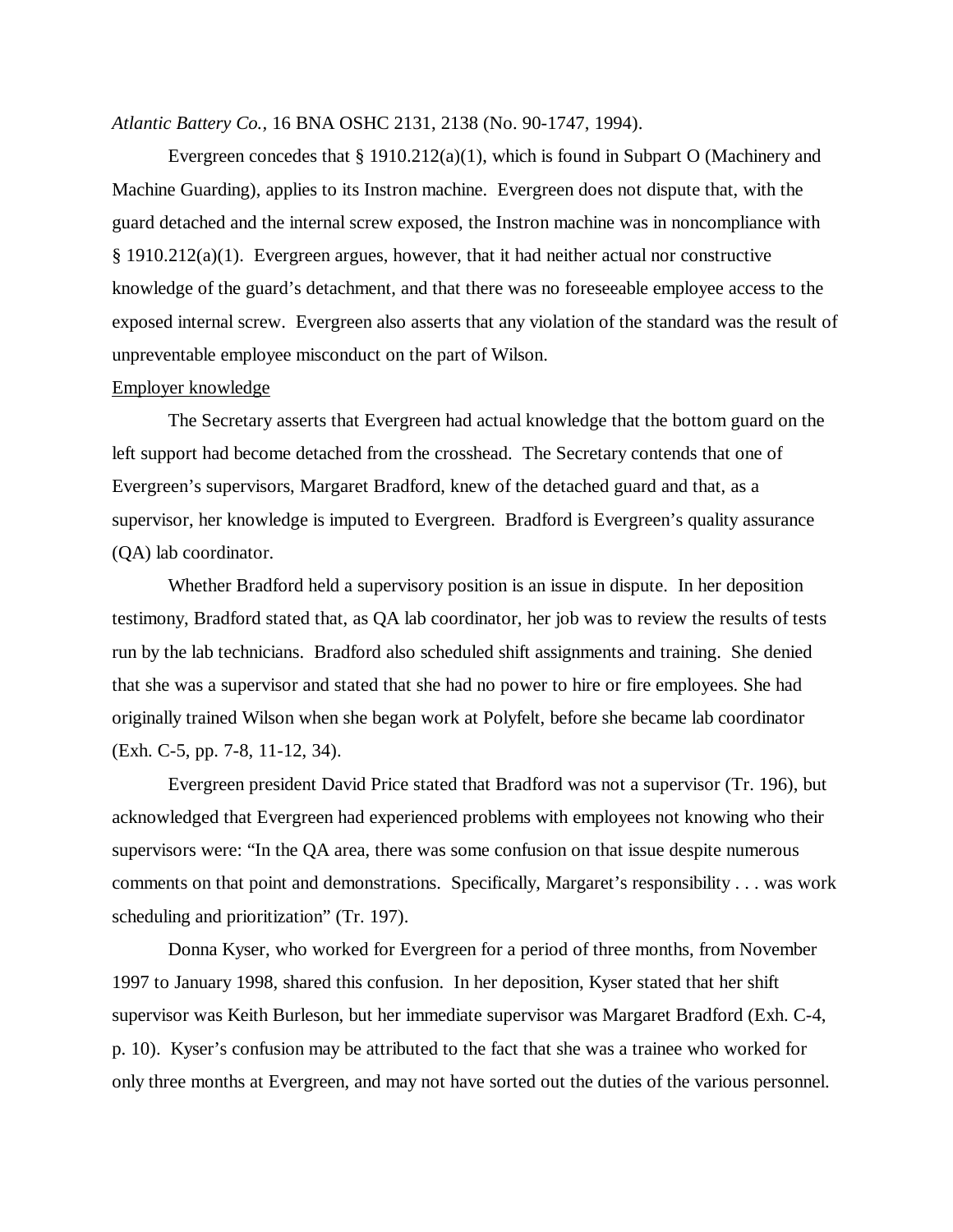It is curious, however, that Wilson, who worked with Bradford for at least eight years, and whom Bradford described as "an excellent employee" (Exh. C-5, p. 21), mistook Bradford for her supervisor.

Bradford's status as a supervisor is significant because the Secretary contends that Wilson apprised her of the problem with the guard. Wilson testified that she first noticed that the guard had separated from the crosshead three or four months before her November 22 accident (Tr. 37). Wilson did not notify anyone of this condition. Wilson stated, "Approximately three weeks before my accident, one of the mechanics, Scott Runge, came in for coffee and he pointed it out to me. . . He said that someone was going to get hurt before they let him fix it" (Tr. 38). Wilson testified that shortly after Runge made this comment, she was smoking outside with Bradford during a break and mentioned Runge's comment to her. Bradford told Wilson that she would raise the issue at a safety meeting the next morning (Tr. 41-42). Wilson also stated that a few weeks prior to the accident Bradford brought a group of trainees around the big Instron machine while Wilson was operating it. Wilson said that one of the trainees questioned Bradford about the detached guard (Tr. 42-43).

Runge flatly denies ever commenting to Wilson that the guard was detached or that someone was going to get hurt before he was allowed to fix it: "That wouldn't be anything I would say" (Tr. 167). Runge testified that he had repaired the guard on other occasions, although not recently before the accident, and that if he had seen the Instron machine with its guard down, he would have repaired it immediately (Tr. 164-165, 167-168).

Bradford denied that Wilson ever related Runge's alleged comment to her (Exh. C-5, p.27). She did not recall an instance when she brought a group of trainees around the big Instron machine and one of them had questioned her regarding the detached guard (Exh. C-5, p. 28). Bradford testified that she had seen the guard detached only a couple of times in eleven years, and she had not noticed that it was detached immediately prior to Wilson's accident. Had she been aware that the guard needed repair, Bradford stated, "I would have picked up the walkie-talkie and called whatever maintenance person was on shift. It's a matter of unscrewing two screws and splicing the guard and screwing the screws back in," which, Bradford contended, "would have taken all of two minutes to have it repaired" (Exh. C-5, p.29).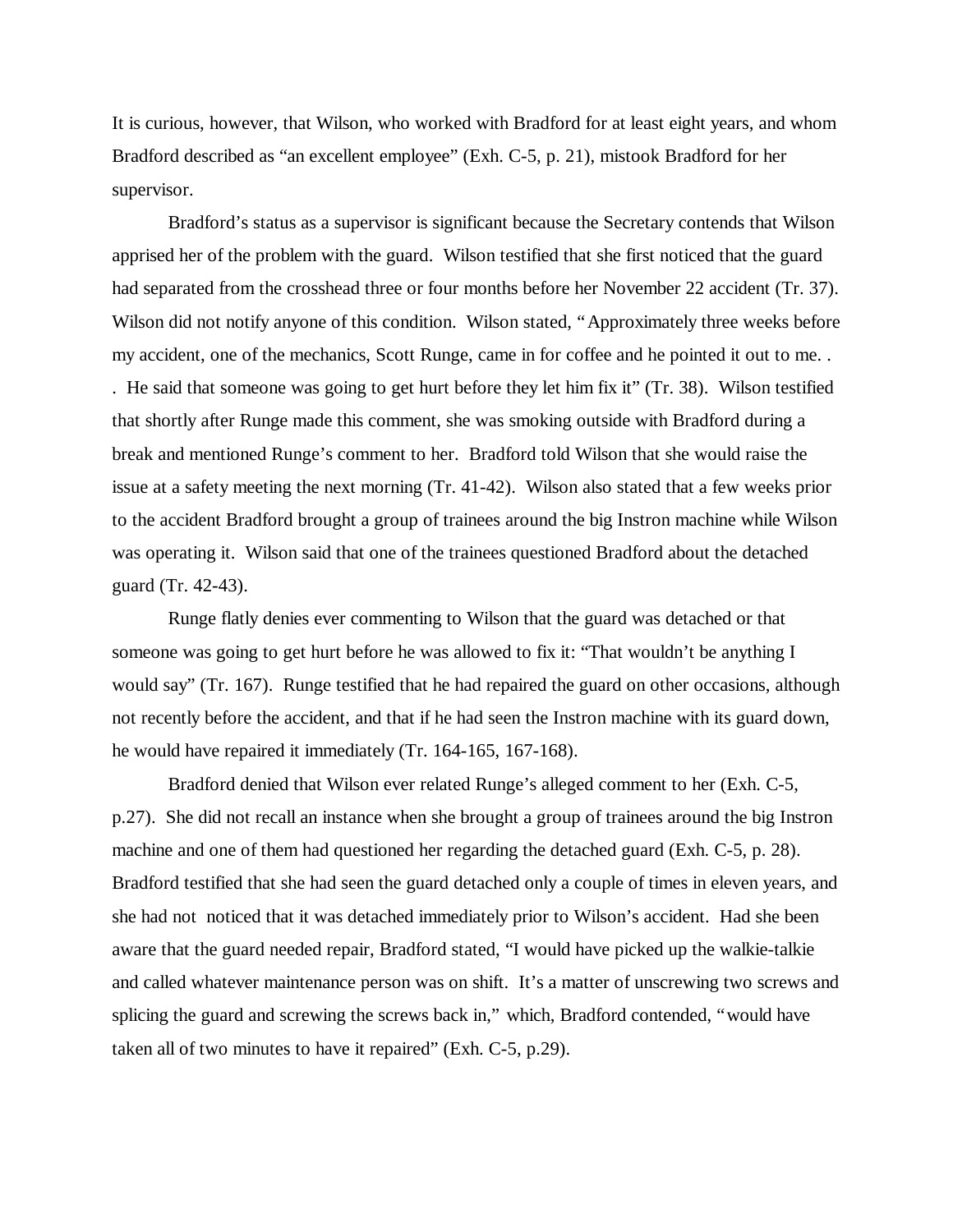Although the employees' confusion regarding Bradford's status as a supervisor seems odd, it is the Secretary's burden to prove that Bradford was, in fact, a supervisor. The Secretary adduced no evidence regarding Bradford's supervisory status other than the opinions of Wilson and Kyser. The testimony of Evergreen president Price and of Bradford herself that she was not a supervisor effectively rebuts the Secretary's case.

Furthermore, the record does not establish that Bradford knew about the faulty guard. Runge contradicts Wilson's testimony that he pointed the guard out to her, and Bradford disputes Wilson's claim that she told Bradford about Runge's comment. None of the witnesses' testimony appears to be markedly more credible than the others. It is the Secretary's burden to establish by a preponderance of the evidence that Bradford knew of the faulty guard. The Secretary has failed to demonstrate by a preponderance of the evidence that Wilson informed Bradford that the guard was detached from the crosshead.

The testimony of Donna Kyser does establish, however, that Evergreen had constructive knowledge of the detached guard. Donna Kyser, unlike the other employee witnesses, no longer works at Evergreen. She is a disinterested third party with no evident bias for or against either side.<sup>1</sup> Kyser testified that she began work in November 1997, approximately three weeks before Wilson's accident. Wilson trained her on the big Instron machine (Exh. C-4, pp. 8-9, 12). When she began working at Evergreen, Kyser noticed that there was a gap where the guard had separated from the crosshead.<sup>2</sup> Over time, the condition of the guard "got worse" (Exh. C-4, p. 21 ). Kyser estimated that the gap between the crosshead and the guard was from 6 to 8 inches when the crosshead was raised. The gap would not be visible when the crosshead was lowered (Exh. C-4, pp. 15, 45).

Kyser operated the Instron machine with the guard detached every day from the time she began training until Wilson's accident. The lab technicians on the other shifts operated the Instron machine with the guard down during the same time period (Exh. C-4, pp. 21-22, 25-26).

<sup>&</sup>lt;sup>1</sup> Wilson is suing a number of her co-workers over the accident, including Bradford and Fussell (Tr. 75). Bradford, Fussell, and Runge were still working at Evergreen at the time of the hearing. Price is the president of Evergreen and Fussell is its safety director. All of these relationships factor into the witnesses' potential for bias.

<sup>&</sup>lt;sup>2</sup> Kyser initially testified that the gap appeared at the bottom of the support above the machine's table top (Exh. C-4, p. 15), but then recalled that the gap was at the top of the support immediately below the crosshead (Exh. C-5, p.18-19). Evergreen is not disputing that when the guard separated from the crosshead, the gap appeared at the top of the support below the crosshead.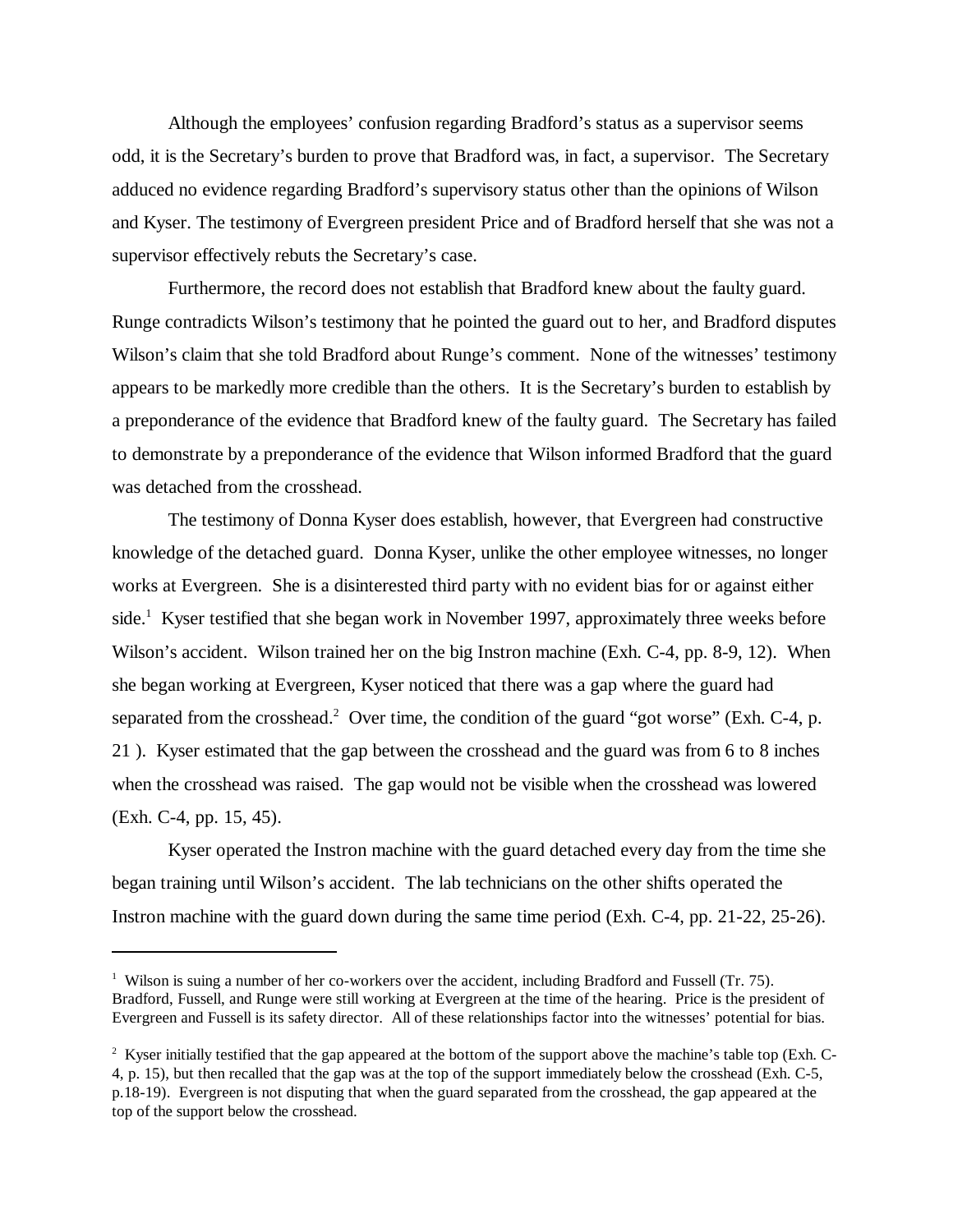Melvin Owens and Keith Burleson were the shift supervisors for the day and night shifts. Each of them would come into the lab a couple of times during their shifts (Exh. C-4, pp. 31-32).

Kyser gave uncontradicted testimony that the guard was visibly detached from the crosshead for at least three weeks before Wilson's accident. (While Runge, Bradford, and Fussell testified that they did not notice that the guard was down, they did not claim that the guard was actually attached properly to the crosshead during this time.) Shift supervisors were in the lab on a daily basis. Safety director Fussell testified that he personally performed monthly safety audits in each area of the plant (Tr. 218).

The Secretary has established that Evergreen could have known about the detached guard with the exercise of reasonable diligence. For a period of at least three weeks, lab technicians on four different shifts operated the big Instron machine with the guard down. Supervisory personnel were in and out of the lab on a daily basis. Reasonable diligence on the part of the Evergreen's supervisors would have resulted in the detection and repair of the faulty guard. The gap exposing the internal screw was an obvious condition observable to anyone who troubled to look. The fact that the gap was not visible when the crosshead was lowered does not excuse Evergreen. The lab technicians ran at least ninety-six tests every shift. Over a three-week period with the lab operating 24-hours a day, the gap would have been visible most of the time. Evergreen had constructive knowledge that the guard was not attached to the crosshead, thus exposing the internal driver screw.

#### Employee access

The Secretary contends that the lab technicians operating the big Instron machine had access to the exposed drive screw. Evergreen argues that Wilson's accident resulted from a unique set of circumstances that was unforeseeable by the company (essentially, that Wilson was injured in a freak accident). Evergreen asserts that its lab technicians would not have access to the exposed screw in the normal operation of the big Instron machine.

Generally, the question of whether employees had access to a violative condition is determined by looking at the employees' exposure to the zone of danger.

> The Secretary may prove employee exposure to a hazard by showing that, during the course of their assigned working duties, their personal comfort activities on the job, or their normal ingress-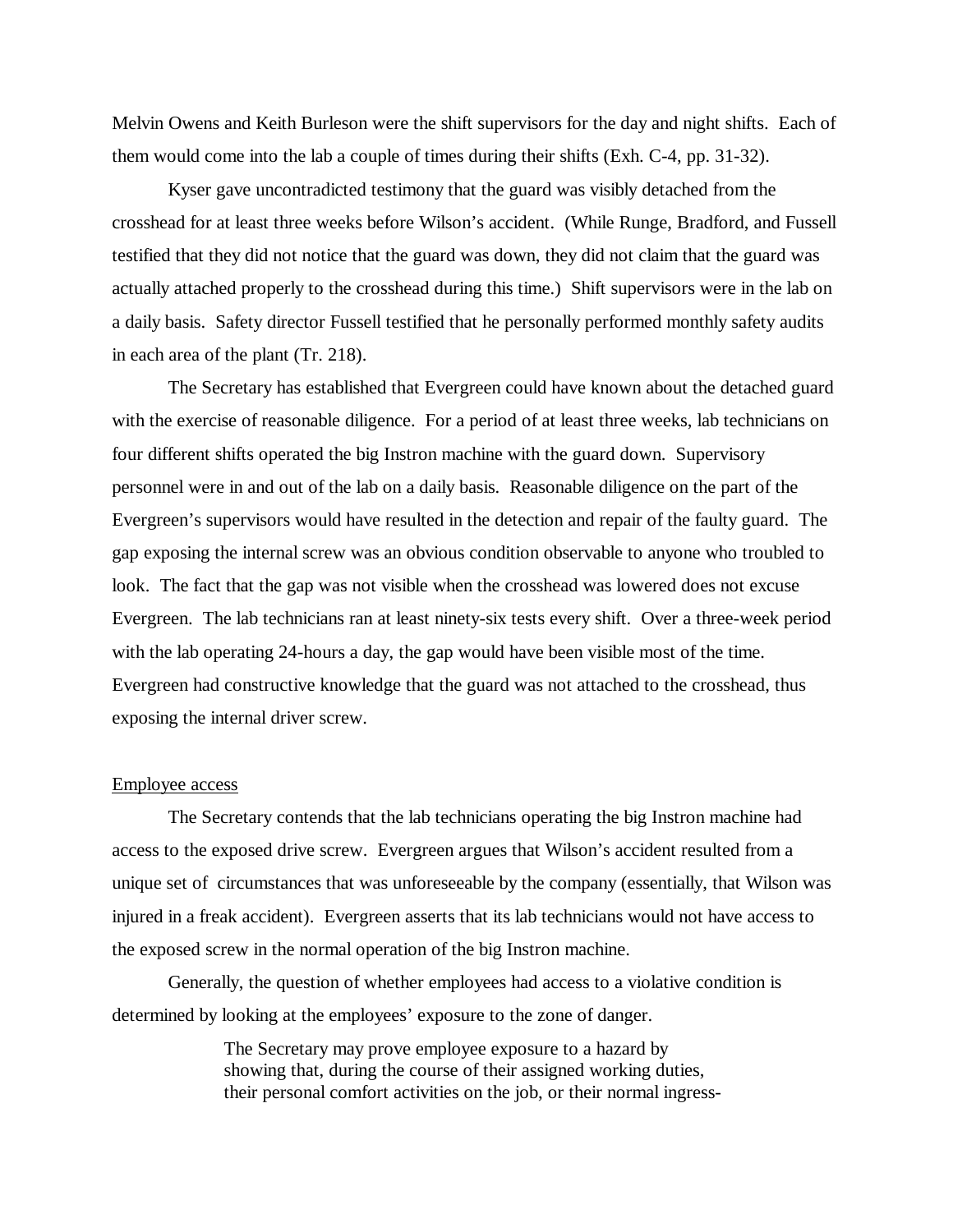egress to and from their assigned workplaces, employees have been in a zone of danger or that it is reasonably predictable that they will be in the zone of danger. . . . The zone of danger is determined by the hazard presented by the violative condition, and is normally that area surrounding the violative condition that presents the danger to employees which the standard is intended to prevent.

*RGM Construction Co.,* 17 BNA OSHC 1229, 1234 (No. 91-2107, 1995) (citations omitted).

The starting point for an analysis of whether there was employee exposure in a machine guarding case is *Rockwell Intl. Corp.*, 9 BNA OSHC 1092 (No. 12470, 1980). In *Rockwell,* the Commission held :

> The mere fact that it was not impossible for an employee to insert his hands under the ram of a machine does not itself prove that the point of operation exposes him to injury. Whether the point of operation exposes an employee to injury must be determined based on the manner in which the machine functions and how it is operated by the employees.

*Id.* at 1097-1098.

The employer is not required to protect against every conceivable injury that could

possibly occur during the use of a machine. The Commission has stated:

[I]n order for the Secretary to establish employee exposure to a hazard she must show that it is reasonably predictable either by operational necessity or otherwise (including inadvertence), that employees have been, are, or will be in the zone of danger. We emphasize that, as we stated in *Rockwell*, the inquiry is not simply whether exposure is theoretically possible. Rather, the question is whether employee entry into the zone of danger is reasonably predictable.

*Fabricated Metal Products, Inc.,* 18 BNA OSHC 1072, 1074 (No. 93-1853, 1997) (citations and

## footnotes omitted).

There is no "operational necessity" that would require employees to be in the drive screw's zone of danger. The gap exposing the screw was 6 to 8 inches long.<sup>3</sup> The exposed screw

<sup>&</sup>lt;sup>3</sup> This estimate was provided by Kyser, the only witness who testified credibly on this point (Exh. C-4, p. 15). Wilson was unable to give anything more than a vague estimate of the length of the gap (Tr. 37, 41, 87-88). Runge, who repaired the guard after Wilson's accident, said that the top of the guard was approximately 18 inches from the crosshead when he repaired it (Tr. 185). However, the Instron machine had been cleaned after Wilson's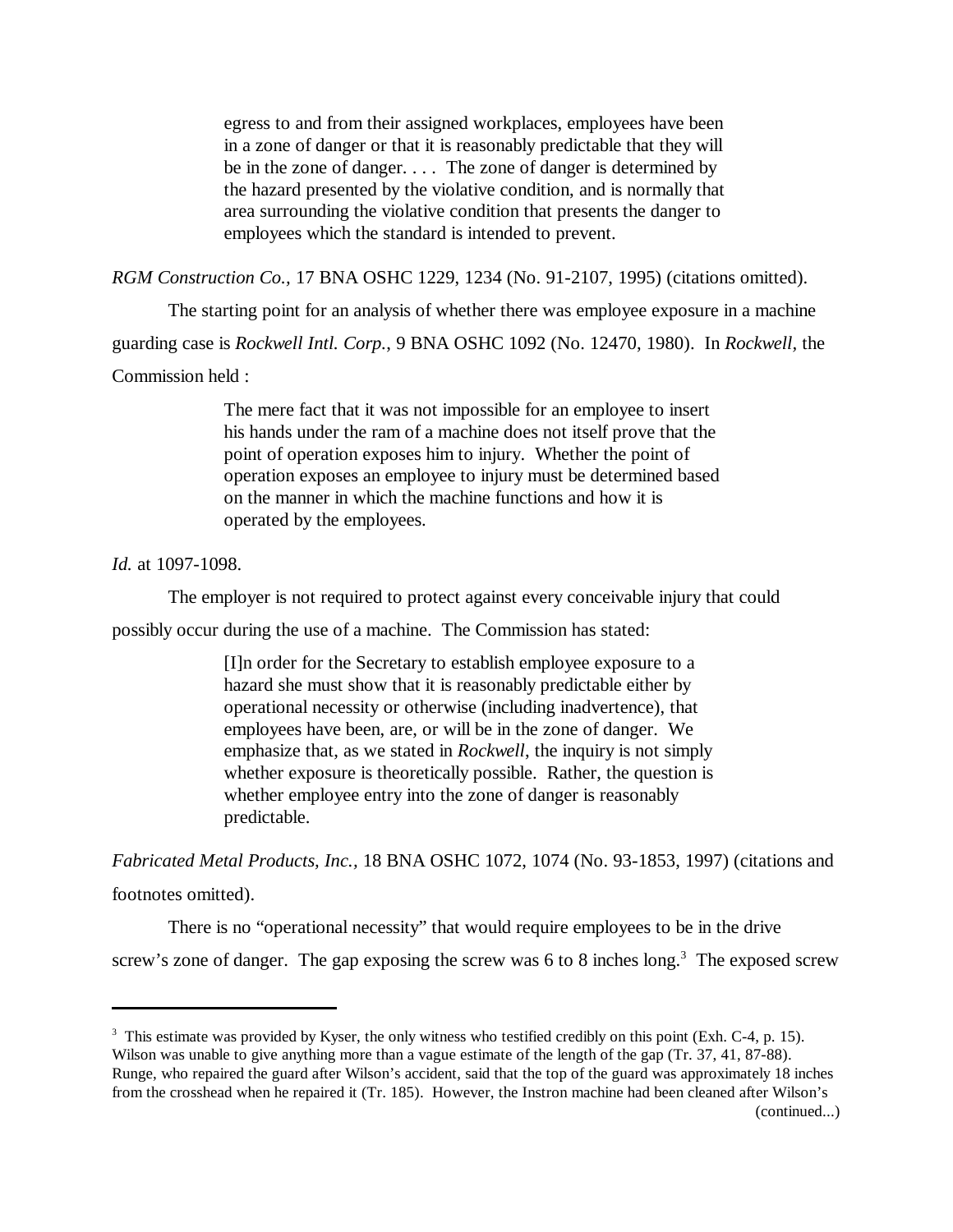was 10 inches to the left of where the lab technicians clamp the material into place for testing. The lab technicians start the operation of the machine using a computer on a table to the right of the Instron machine. The lab technicians do not remove the samples from the clamps until the machine is stopped. They are not required to be in the zone of danger while the machine is operating.

Was it reasonably predictable that the employees could be exposed to the zone of danger through inadvertence?

It is not unusual for the lab technicians to drop the samples of material. Kyser said that she dropped samples "all the time" (Exh. C-4, p. 29), estimating that she dropped at least one out of four samples she handled (Exh. C-4, p. 30). Kyser would either walk around and pick up the samples after several had accumulated behind the machine, or she would reach through the vertical supports of the Instron machine and pick up the sample if she could reach it. She only reached through the machine if it was not running (Exh. C-4, pp. 39, 55-56). Bradford had observed lab technicians reach through the machine when the machine was not in operation (Exh. C-5, p. 30). Wilson would normally walk around the Instron machine to pick up any dropped samples (Tr. 72).

It is reasonable to assume that employees would retrieve the dropped samples, either by reaching through the machine or walking around it, only before or after a test was run. The Instron machine could not operate until the lab technician turned away from the machine and pressed the "Enter" key on the keyboard of the computer. Evergreen could not reasonably anticipate that an employee would drop a sample, insert a sample into the clamps, turn away to start the machine at the keyboard, and then turn back to the machine and reach through the moving parts to retrieve the sample. Aside from the obvious hazard and inconvenience this presents, the technicians knew that any contact with the moving parts of the Instron machine would invalidate the test results (Tr. 62, 81).

Wilson testified that when she dropped the sample behind the machine on November 22, it fell to the far right of the back of the machine (Tr. 82-83). She intended to walk around the

 $\frac{3}{2}$ (...continued)

accident and the guard may have been pushed down during that process (Tr. 181). Compliance officer Critopoulos estimated that approximately 2½ feet of the drive screw was exposed at the time of the accident (Tr. 107). Nothing in the record supports this estimate, and Critopoulos's only justification for it was, "That's my opinion" (Tr. 138).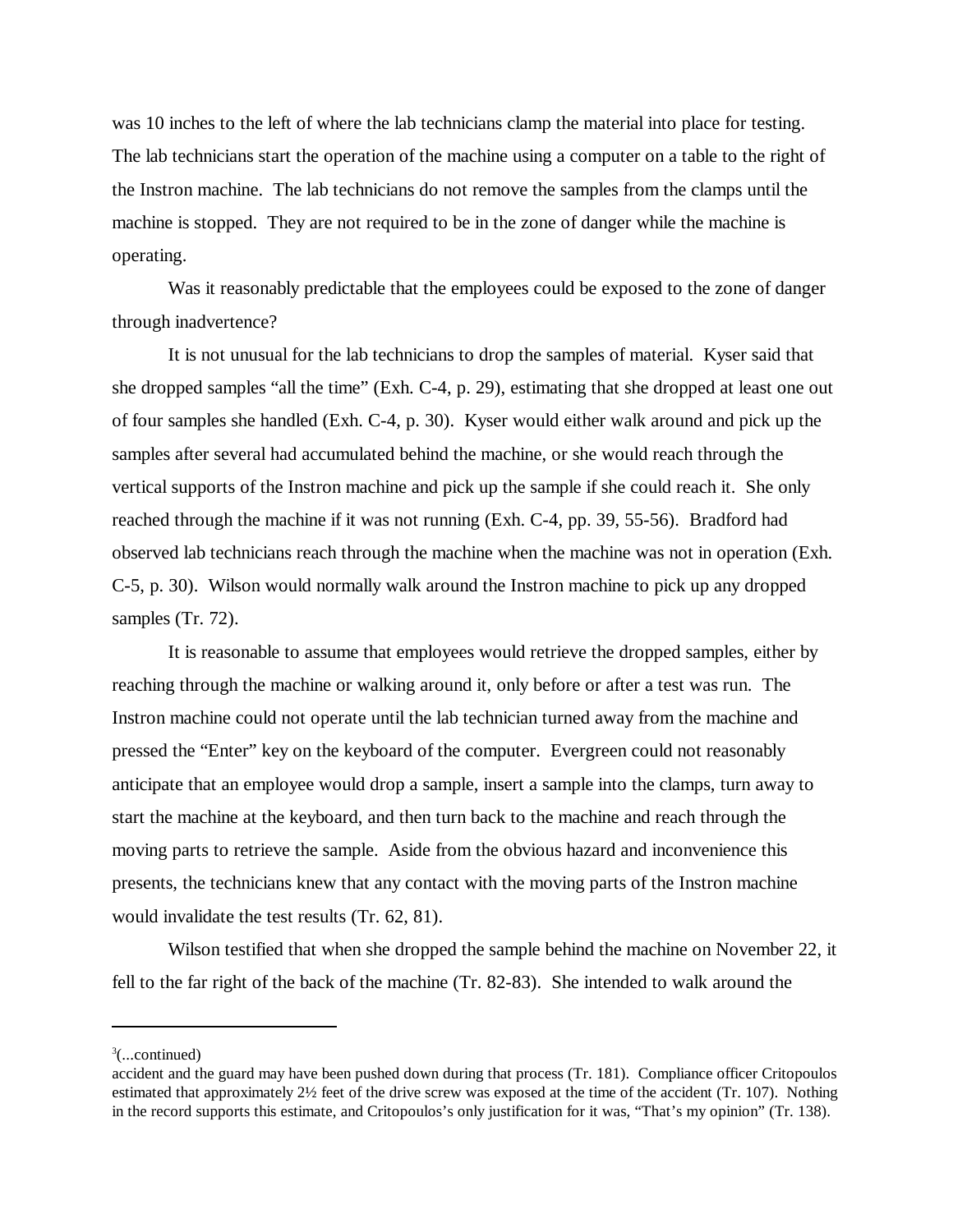machine at some point and get the sample herself, but just then Williams came in. Thinking to save herself from walking around the machine, Wilson asked Williams to pick up the sample for her. When Williams did not immediately see it, Wilson attempted to point it out to her. Wilson thinks she may have placed her knee on the chair (Tr. 72). She then reached between the left support and the rising upper clamp to point at the sample. In reaching through the machine, Wilson brought her head into the zone of danger of the exposed drive screw. Because the dropped sample was to the far right of the back of the machine, Wilson would have had to turn her head so that the back of her head was next to the left support.

It is this odd confluence of events that resulted in Wilson's terrible accident. Evergreen could not have reasonably predicted that an employee would place her upper body into the Instron machine while it was operating. The operation of the machine did not require employees to be in the zone of danger, and the employees' predictable behavior during the running of the tests did not include reaching through the operating Instron machine. There was no reason, either by necessity or convenience, for an employee to reach through the machine in such circumstances.

No one in this case was unconcerned about safety. Evergreen valued Wilson as an excellent, experienced employee. The impression Wilson made as a witness at the hearing was illustrative of why this was so (Exh. C-5, p. 21; Tr. 194-195, 198-199). Wilson herself stated that safety was Evergreen's number one priority (Tr. 56-57). Despite Wilson's grievous injuries, the undersigned cannot find that Evergreen violated the standard. The employer could not have reasonably predicted that its employees would act as Wilson did. The Secretary has failed to establish that Evergreen's employees had reasonably predictable access to the zone of danger.

Because it is determined that Evergreen was not in violation of the cited standard, it is not necessary to address its unpreventable employee misconduct defense. Item 1 of the citation is vacated.

## FINDINGS OF FACT AND CONCLUSIONS OF LAW

The foregoing decision constitutes the findings of fact and conclusions of law in accordance with Federal Rule of Civil Procedure 52(a).

#### ORDER

Based upon the foregoing decision, it is hereby ORDERED that: